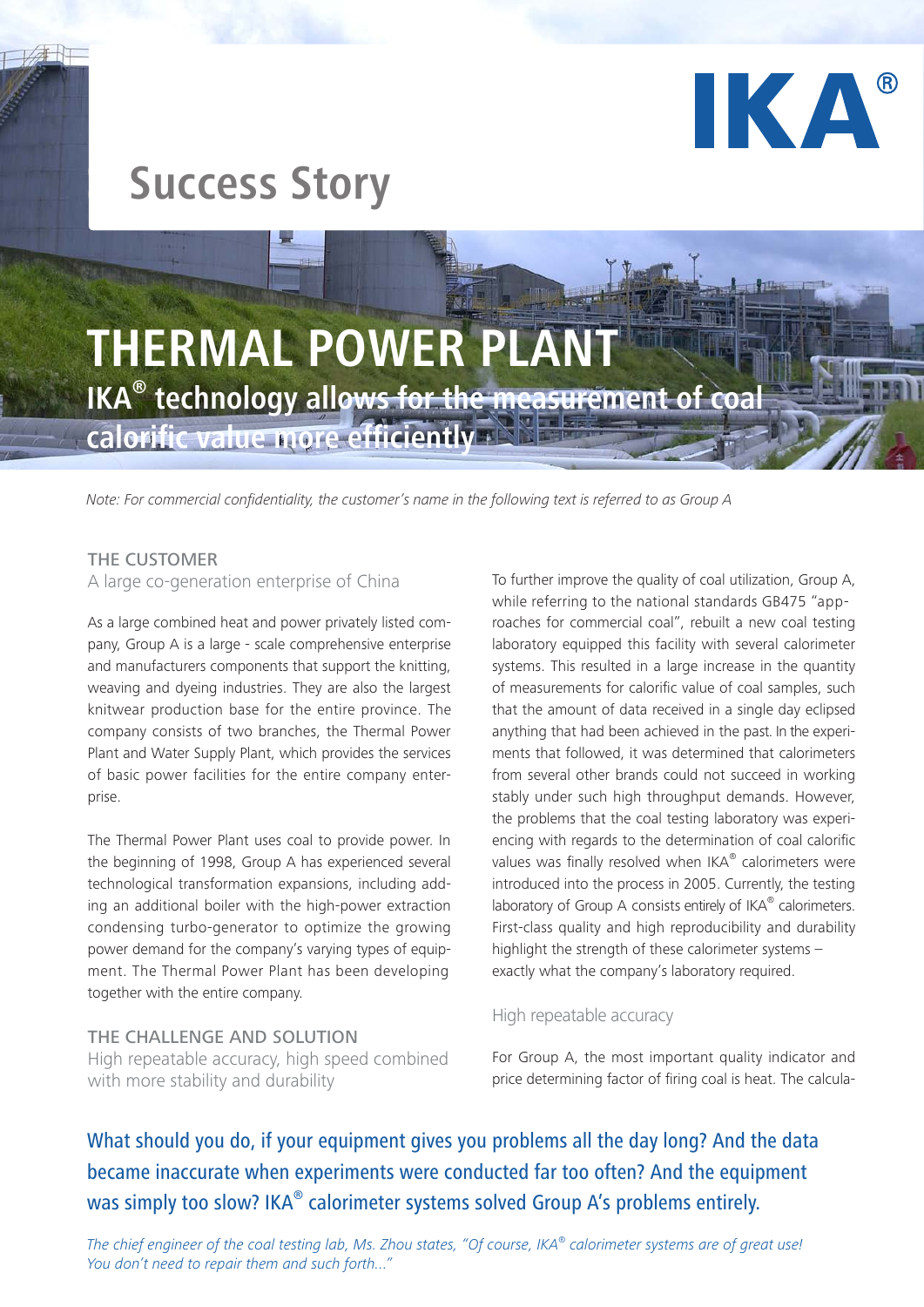

tion of heat balance, volume of coal consumption and heat efficiency in the coal-fired process are all based on the heat generated by the coal sample itself. It is widely recognized that 70% of the energy costs associated with power stations are used on coal purchasing. As such, you can imagine how important the accuracy needs to be when measuring the calorific value of coal samples in cost evaluation and control analysis. To Group A, not only does the accuracy of calorific value plays an important part, but a higher repeatable accuracy is also significant to their overall analysis.

Ms. Zhou, the chief engineer in the coal testing lab, stated the following with regards to IKA® calorimeters: "The calibration for heat capacity is great when making the parallel sample and the testing data is also precisely accurate. " IKA® calorimeters exhibited a greater performance when testing standard benzoic acid, calibrating equipments' heat capacity and testing standard coal together with daily used coal, which has a surrounding isothermal mode figure of 0.05%. Besides, an imported calorimeter cooler is an essential guarantee in preserving a high repeatable accuracy for the entire calorimeter system."

#### Faster

The high frequency in which Group A conducts sample assays required that their calorimeters had an increased measuring speed. So, how does one manage so many measurements within a single day? One solution would be to simply purchase more calorimeters, although this is highly inefficient and potentially cost prohibitive. Well then, is there any other way to speed up the measurements; increase productivity? For the solution to this problem, look no further than IKA®, for their calorimeters provide the perfect solution.

First of all, there is the preparation time when initially starting the instrument. For competing brands, the time required is around 30 minutes, but for IKA® it is only 5 minutes! Secondly, the measuring time of each sample is much faster when using an IKA® calorimeter system. Except for meeting the needs of the standard measurement mode, IKA® has developed the first dynamic model, which reduced the measurement time from 22 minutes to 7 minutes. If one takes the maximum number of samples one day, which is 65, into consideration, 975 minutes were saved, which significantly enhanced the overall work efficiency of the coal testing laboratory greatly. Not surprisingly, Group A was very satisfied.

#### Stable

It has been 4 years since IKA® calorimeters were first introduced into Group A's coal testing laboratory, and all units are still fully operational and in use. The chief engineer of the coal testing lab, Ms. Zhou, said: "Of course, IKA® calorimeters are of great use! You don't need to continually repair the instruments..." "Great use" is the most reliable comment with regards to the stability of IKA<sup>®</sup> calorimeters. As a company with over 100 years of history, IKA® embraces their corporate identity of "Quality First", from the very first calorimeter produced in 1938, the venerable C 100, to their current portfolio, which consists of the C 200 / C 2000 / C 5000 series calorimeters. IKA's efforts in always pursuing the highest quality while